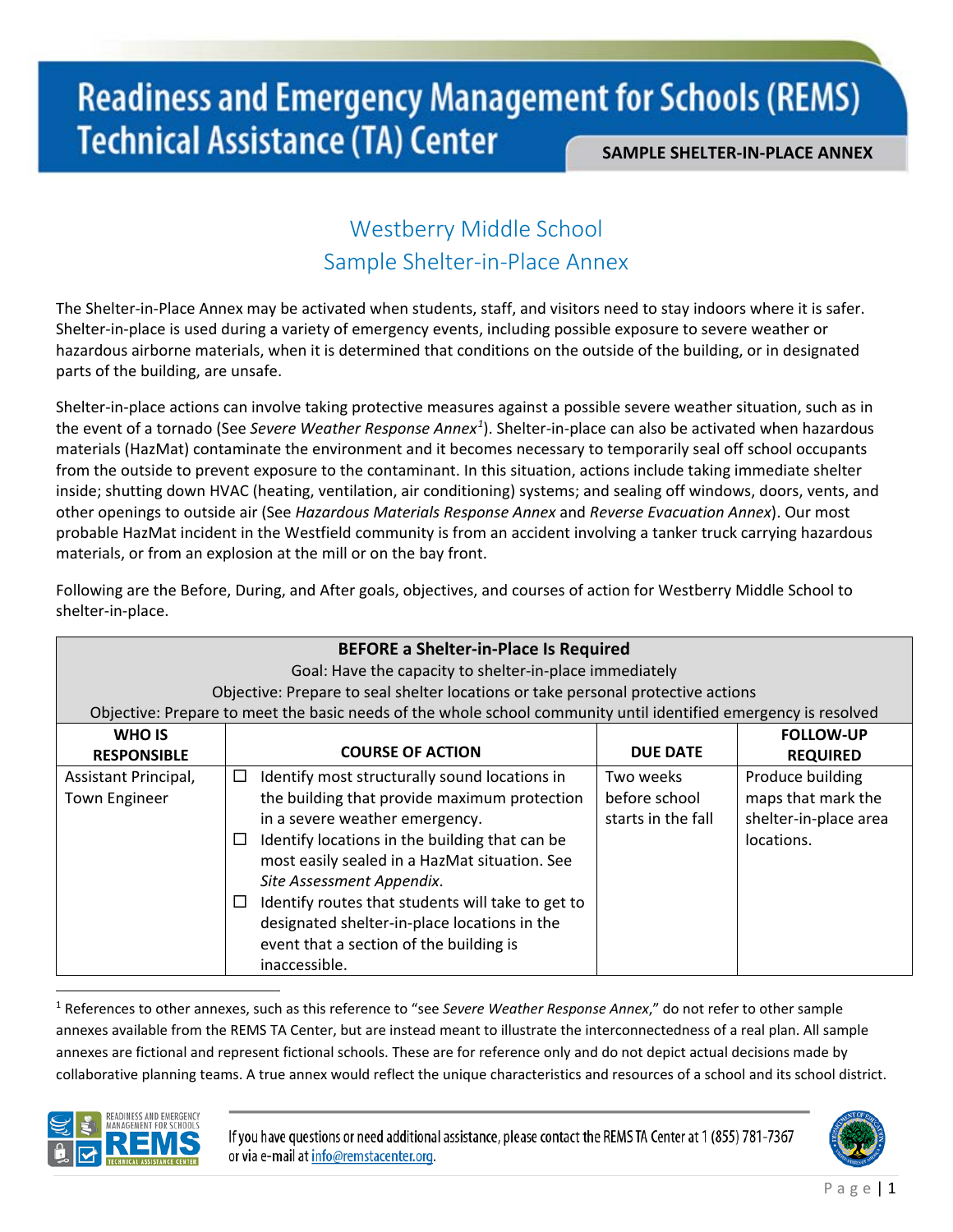| <b>WHO IS</b>                         |        | <b>COURSE OF ACTION</b>                                    | <b>DUE DATE</b>    | <b>FOLLOW-UP</b>                        |
|---------------------------------------|--------|------------------------------------------------------------|--------------------|-----------------------------------------|
| <b>RESPONSIBLE</b><br>All Staff and   |        |                                                            | Before school      | <b>REQUIRED</b>                         |
| Substitutes                           | $\Box$ | Take our Safe Schools online shelter-in-place              | starts in the fall | <b>Human Resources</b>                  |
|                                       |        | training, which is located on the staff secure<br>Website. |                    | (HR) Department<br>verifies compliance. |
|                                       | $\Box$ | Orient new staff members to specific shelter-              | Before school      | Indicate compliance                     |
| <b>Assistant Principal</b><br>and New |        | in-place locations in classrooms and/or in the             | starts in the fall | on Planning Team                        |
| Staff/Visitors                        |        | building.                                                  |                    | Roles &                                 |
|                                       | $\Box$ | Teach new staff members how to turn off                    |                    | Responsibilities Form.                  |
|                                       |        | individual classroom ventilation units.                    |                    |                                         |
|                                       | $\Box$ | Prepare written instructions for visitors and              |                    |                                         |
|                                       |        | substitute staff members, available at the                 |                    |                                         |
|                                       |        | front desk upon visitor registration.                      |                    |                                         |
|                                       | $\Box$ | Review procedures for assisting substitutes                |                    |                                         |
|                                       |        | and visitors who may be in the building when               |                    |                                         |
|                                       |        | drill/event occurs.                                        |                    |                                         |
| <b>Assistant Principal</b>            | $\Box$ | Information is presented to families on school             | During fall Open   | Indicate compliance                     |
| and Parents/                          |        | shelter-in-lace procedures lockdown.                       | House              | on Planning Team                        |
| <b>Guardians (hereafter</b>           | $\Box$ | Information is also sent home to families.                 | In the second      | Roles &                                 |
| referred to as                        |        |                                                            | semester's         | Responsibilities Form.                  |
| "Families")                           |        |                                                            | school             |                                         |
|                                       |        |                                                            | newsletter         |                                         |
| <b>All Teachers</b>                   | $\Box$ | Inventory, inspect, and replenish emergency                | Before school      | Report status to                        |
| (Coordinated by                       |        | supplies in each room. This includes a 5-gallon            | starts in the fall | Secretary. Secretary                    |
| <b>Assistant Principal</b>            |        | bucket (with toilet seat and lid) that should              |                    | procures and                            |
| with assistance from                  |        | contain the following:                                     |                    | distributes missing,                    |
| Secretary)                            |        | Plastic sheeting (labeled and pre-cut to the<br>$\bullet$  |                    | damaged, or expired                     |
|                                       |        | size of doors, windows, vents);                            |                    | supplies.                               |
|                                       |        | Duct tape and masking tape;<br>٠                           |                    |                                         |
|                                       |        | Bottled water; and<br>$\bullet$                            |                    |                                         |
|                                       |        | See emergency supplies and go-kits                         |                    |                                         |
|                                       |        | approved inventory list.                                   |                    |                                         |
| Principal, Assistant                  |        | Physically walk to each HVAC location in the               | Before the start   | Indicate compliance                     |
| Principal, all                        |        | school and review/mimic procedures to turn                 | of each school     | on Planning Team                        |
| administrators, all                   |        | them off.                                                  | semester           | Roles &                                 |
| custodians, and at                    | ⊔      | Confirm that HVAC shut-off valves are labeled.             |                    | Responsibilities Form.                  |
| least one Planning                    | $\Box$ | Inspect the valves for proper function.                    |                    |                                         |
| Team member                           | □      | Place operating instructions with Emergency                |                    |                                         |
|                                       |        | Operations Plan (EOP).                                     |                    |                                         |
| Health Assistant,                     | $\Box$ | Using new student health forms, update                     | Within first two   | Send updated plan to                    |
| coordinated with                      |        | shelter-in-place procedures for those with                 | weeks of start of  | District Nurse Leader.                  |
| District Nurse Leader                 |        | disabilities or access and functional needs.               | school year        |                                         |



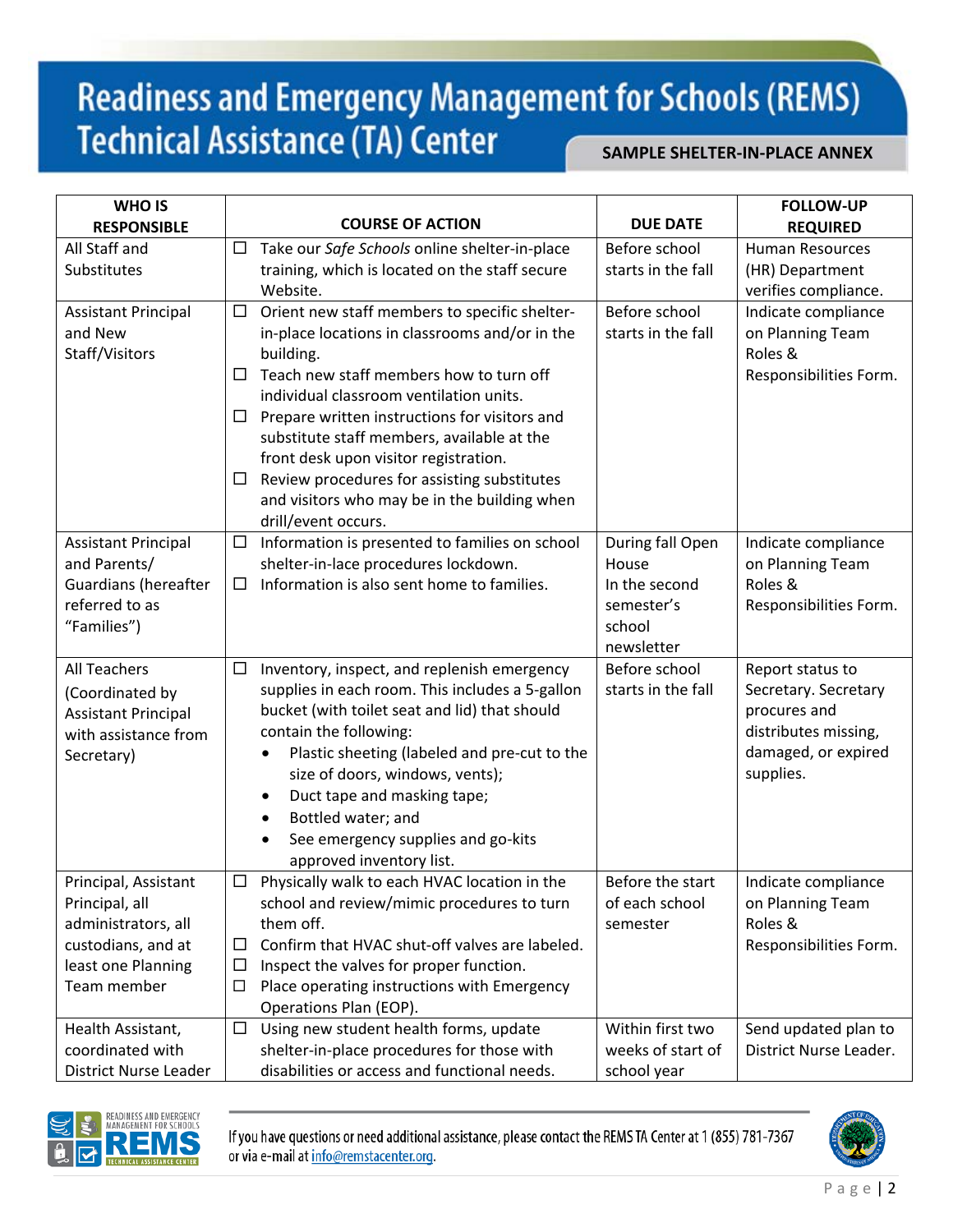|                                                                               | $\Box$           | Share with Planning Team and with classroom<br>teachers who may be responsible for students<br>with disabilities or those with access and<br>functional needs throughout the day and their<br>class schedules.                                                                                                                                                                                                                                                                                                                                                             |                                                                                                         |                                                                                                    |
|-------------------------------------------------------------------------------|------------------|----------------------------------------------------------------------------------------------------------------------------------------------------------------------------------------------------------------------------------------------------------------------------------------------------------------------------------------------------------------------------------------------------------------------------------------------------------------------------------------------------------------------------------------------------------------------------|---------------------------------------------------------------------------------------------------------|----------------------------------------------------------------------------------------------------|
| Kitchen Manager                                                               | □<br>□<br>□<br>□ | With Head Custodian, locate and inspect<br>gas/electric shut-off valve in kitchen.<br>Inspect the valves for proper function.<br>Place operating instructions with EOP.<br>Review and share plan to quickly distribute<br>snacks/meals to all shelter-in-place locations.                                                                                                                                                                                                                                                                                                  | Before school<br>starts in the fall                                                                     | Send updated plan to<br>Planning Team and<br><b>District Food Services</b><br>Director.            |
| Teachers                                                                      | □<br>ப<br>⊔<br>□ | Become familiar with shelter-in-place locations<br>within the classroom and school building, and<br>alternative routes in the event that sections of<br>the building are inaccessible.<br>Review shelter-in-place protocols with<br>students. Show online video and assign roles<br>for students (e.g., shutting windows, etc.).<br>Identify students who might require special<br>consideration during a shelter-in-place<br>situation, and communicate in advance with<br>appropriate personnel to review any<br>accommodations that will be made.<br>Prepare for drill. | Before<br>November drill<br>(Principal will<br>review this<br>during the<br>October faculty<br>meeting) | Review with students<br>who were absent.                                                           |
| Planning Team,<br>Principal, Fire and<br><b>Police Department</b><br>liaisons | $\Box$           | Plan and conduct shelter-in-place table-top<br>exercise with various scenarios, including<br>various times of day (before, during, and after<br>the academic school day).                                                                                                                                                                                                                                                                                                                                                                                                  | <b>Before</b><br>November drill                                                                         | After-action analysis<br>of exercise.                                                              |
| Whole School<br>Community                                                     | □<br>$\Box$<br>□ | Conduct and participate in shelter-in-place<br>drill.<br>Debrief and make immediate corrections.<br>Assistant Principal will communicate any plan<br>revisions to all staff and families.                                                                                                                                                                                                                                                                                                                                                                                  | November                                                                                                | Principal completes<br>and sends Drill<br>Evaluation/ After-<br>Action Report to<br>Safety Office. |

|                                                                                                | <b>DURING an Emergency Requiring a Shelter-in-Place</b>                                          |
|------------------------------------------------------------------------------------------------|--------------------------------------------------------------------------------------------------|
| Goal: Protect students and staff from exposure to exterior hazards or contaminants             |                                                                                                  |
| Objective: Seal the school or take personal protective actions until the emergency is resolved |                                                                                                  |
|                                                                                                | Objective: Meet basic needs of the whole school community                                        |
|                                                                                                | <b>COURSE OF ACTION</b>                                                                          |
| WHO IS                                                                                         | The following actions will occur within the first 10 minutes of the Shelter-in-Place             |
| <b>RESPONSIBLE</b>                                                                             | announcement:                                                                                    |
| Incident                                                                                       | Principal or School Secretary will make the announcement notifying all students, staff, and<br>ப |



If you have questions or need additional assistance, please contact the REMS TA Center at 1 (855) 781-7367 or via e-mail at info@remstacenter.org.

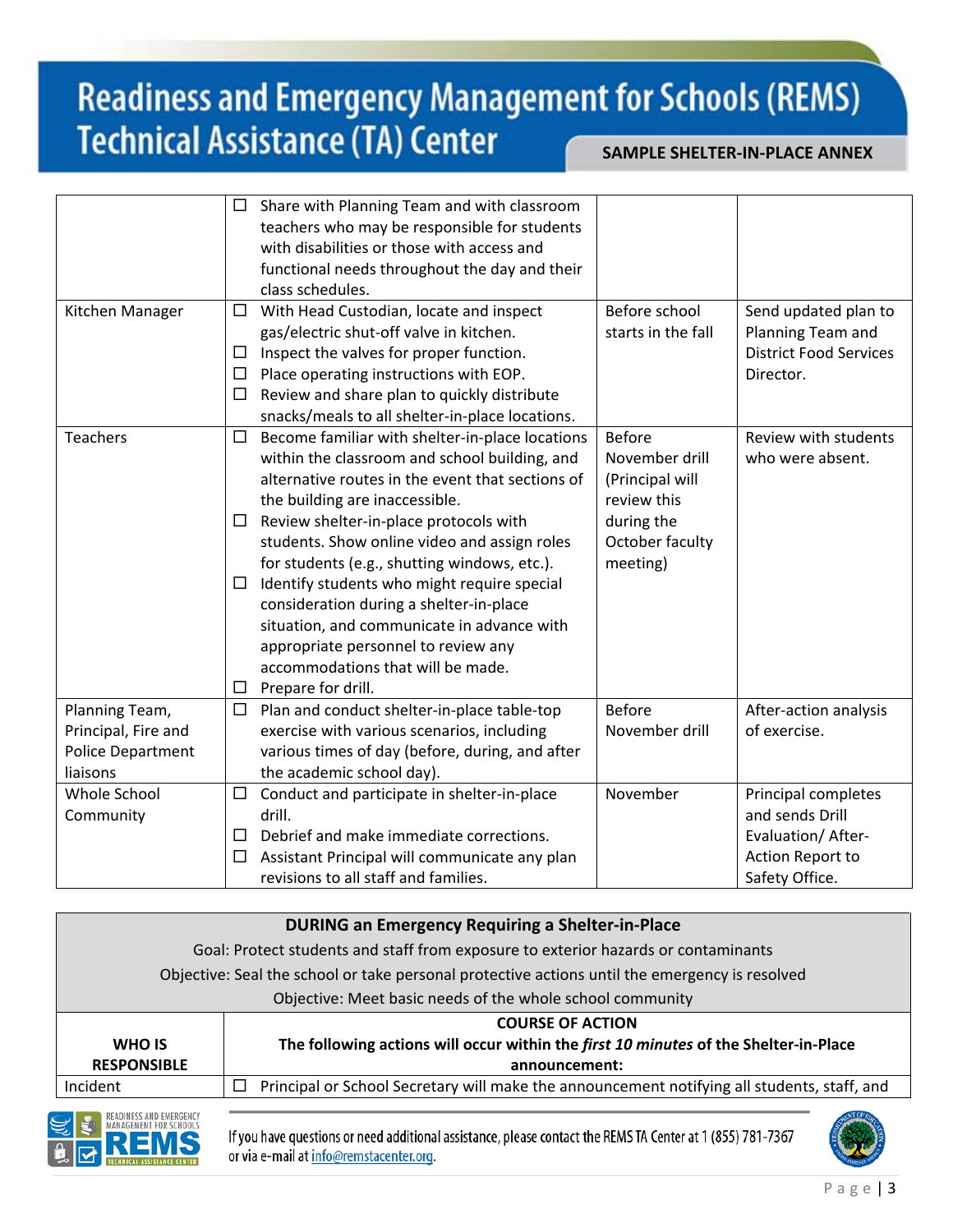| Commander,           | visitors to immediately come inside/stay inside the building and the specific shelter-in-place                |
|----------------------|---------------------------------------------------------------------------------------------------------------|
| Command Staff, and   | procedures to implement. All staff members will follow emergency communications                               |
| <b>General Staff</b> | protocols. [See Communications and Warning Annex.]                                                            |
|                      | <b>COURSE OF ACTION</b>                                                                                       |
| <b>WHO IS</b>        | The following actions will occur within the first 10 minutes of the Shelter-in-Place                          |
| <b>RESPONSIBLE</b>   | announcement:                                                                                                 |
|                      | Principal or designee will establish the Incident Command Post as Incident Commander and<br>ப                 |
|                      | assign incident management personnel, as needed, according to Incident Command System                         |
|                      | (ICS) structure.                                                                                              |
|                      | First Aid/Medical Unit Leader [School Nurse] <sup>2</sup> activates procedures for tending to those with<br>⊔ |
|                      | disabilities or those with access and functional needs.                                                       |
|                      | Food Unit Leader [Food Services Director] implements the procedures to distribute<br>$\Box$                   |
|                      | snacks/meals to each classroom.                                                                               |
|                      | $\Box$ Security/Utilities Unit [security and custodians] will perform the following tasks:                    |
|                      | Close and lock all common area exterior doors and windows, and any other openings to                          |
|                      | the outside; and                                                                                              |
|                      | Turn off all HVAC systems and assist teachers with turning off classroom ventilation                          |
|                      | units, as needed.                                                                                             |
|                      | Safety Officer [Physical Education teacher] will check log to see if there are visitors in the<br>Ш.          |
|                      | building, and support their safety by instructing them to stay-not leave.                                     |
|                      | Operations Chief [Assistant Principal] will use the attendance roster and visitor log to<br>$\Box$            |
|                      | account for all students, staff, and visitors (see Accounting for All Persons Annex).                         |
|                      | Incident Commander, in coordination with the Superintendent's office, will assess need for<br>ப               |
|                      | off-campus evacuation protocols and/or family reunification and prepare to implement if                       |
|                      | necessary. [See Evacuation Annex and Family Reunification Annex.]                                             |
|                      | Incident Commander will consult the Incident Commander Checklist for additional action<br>ப                   |
|                      | steps.                                                                                                        |
| All Staff            | As directed by the Incident Commander and based on the nature of the emergency, all<br>$\Box$                 |
|                      |                                                                                                               |
|                      | students, staff members, and visitors should remain in their classrooms or immediately go                     |
|                      | to their designated shelter-in-place areas (1-5 minutes).                                                     |
|                      | If directed to do so in preparation for severe weather, students and staff members will need<br>ப             |
|                      | to relocate to designated structurally sound locations, away from windows, and assume                         |
|                      | protective positions under desks, etc. (3-5 minutes). [See Severe Weather Annex.]                             |
|                      | If directed to do so in response to a HazMat emergency, seal the room, shutting interior<br>ப                 |
|                      | door last, leaving time for delivery of food, water, and medications (5-10 minutes). [See                     |
|                      | Hazardous Materials Annex.]                                                                                   |
|                      | Turn off classroom ventilation unit with the Hex Key taped to the lid of your yellow                          |
|                      | emergency supplies bucket.                                                                                    |
|                      | Close and lock all windows and doors, and any other openings to the outside.                                  |
|                      | Use wet towels to seal gaps and openings around windows and under doors.<br>٠                                 |
|                      |                                                                                                               |

<span id="page-3-0"></span><sup>2</sup> Square brackets indicate who will likely fill the role under the Incident Command System (ICS).



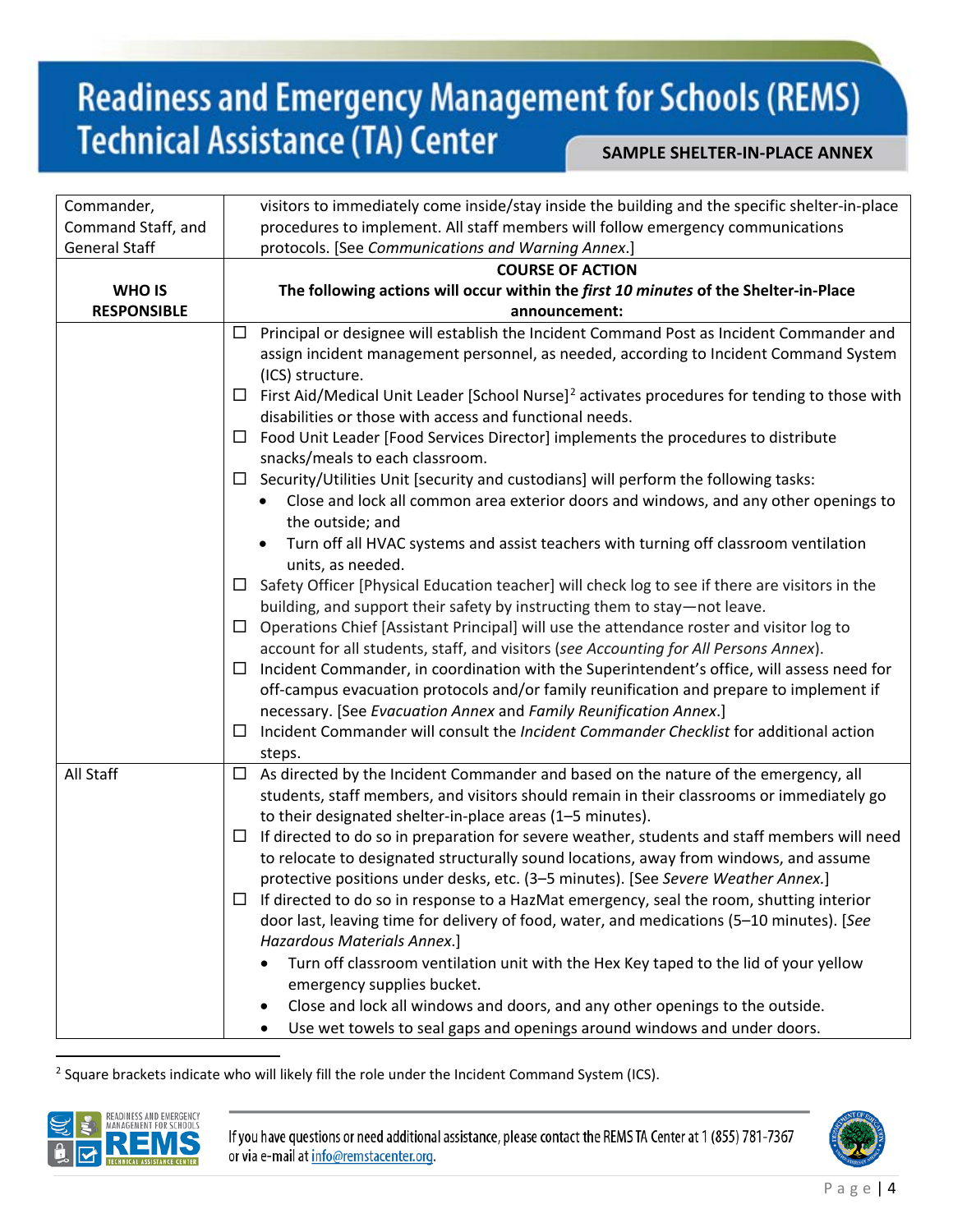|        | Cover and seal all openings to the outside using plastic sheeting and tape; this includes<br>$\bullet$<br>doors, windows that can open, vents, and any other opening that would allow air from<br>outside the building to get inside.                                                                                                                                                           |
|--------|-------------------------------------------------------------------------------------------------------------------------------------------------------------------------------------------------------------------------------------------------------------------------------------------------------------------------------------------------------------------------------------------------|
| ப      | Follow protocols to account for all students, staff members, and visitors (3-5 minutes). [See<br>Accounting for All Persons Annex.]                                                                                                                                                                                                                                                             |
| ⊔      | Reassure students. Continue instructional activities as feasible (until All Clear<br>announcement).<br>In a HazMat situation:                                                                                                                                                                                                                                                                   |
|        | Activities requiring physical exertion should be avoided.<br>Be alert for anyone exhibiting physical symptoms like shortness of breath, dizziness<br>or fainting, unexplained coughing or headache, etc. Request immediate medical<br>attention by calling the First Aid/Medical Unit Leader if any of these symptoms are<br>identified. [See Public Health, Medical, and Mental Health Annex.] |
| $\Box$ | Continue shelter-in-place procedures until an "All Clear" is announced or other instructions<br>are given. Be prepared to move quickly to evacuation procedures if requested and review<br>them with students.                                                                                                                                                                                  |

|                      | <b>AFTER a Shelter-in-Place Emergency</b>                                                                                         |
|----------------------|-----------------------------------------------------------------------------------------------------------------------------------|
|                      |                                                                                                                                   |
|                      | Goal: Restore a safe and healthy learning environment                                                                             |
|                      | Objective: Clean up the physical environment                                                                                      |
|                      | Objective: Tend to emotional needs                                                                                                |
|                      | Objective: Evaluate and refine plans                                                                                              |
| <b>WHO IS</b>        |                                                                                                                                   |
| <b>RESPONSIBLE</b>   | <b>COURSE OF ACTION</b>                                                                                                           |
| Principal, Assistant | As the situation resolves:                                                                                                        |
| Principal, School    | The Incident Commander will transfer operational control back from ICS positions to those<br>$\Box$                               |
| Secretary, School    | used on a daily basis.                                                                                                            |
| Nurse, and Planning  | The Principal will follow emergency communications protocols to reassure stakeholders.<br>□                                       |
| Team                 | The Head Custodian will coordinate with District Office to arrange for clean-up of the<br>□<br>physical environment if indicated. |
|                      | Within one day:                                                                                                                   |
|                      | The Principal and Assistant Principal will debrief with staff, students, and community<br>□<br>partners.                          |
|                      | The Assistant Principal will transcribe notes, update EOP, and oversee re-training as needed.<br>$\Box$                           |
|                      | The Head Custodian will oversee the restocking of shelter-in-place supplies for sealing<br>$\Box$                                 |
|                      | rooms.                                                                                                                            |
|                      | The Cafeteria Manager will oversee the restocking of snacks/meals for shelter-in-place<br>□<br>emergencies.                       |
|                      | 0-5 days following the event:                                                                                                     |
|                      | The Guidance Director with work with School Adjustment Counselors to provide for the                                              |